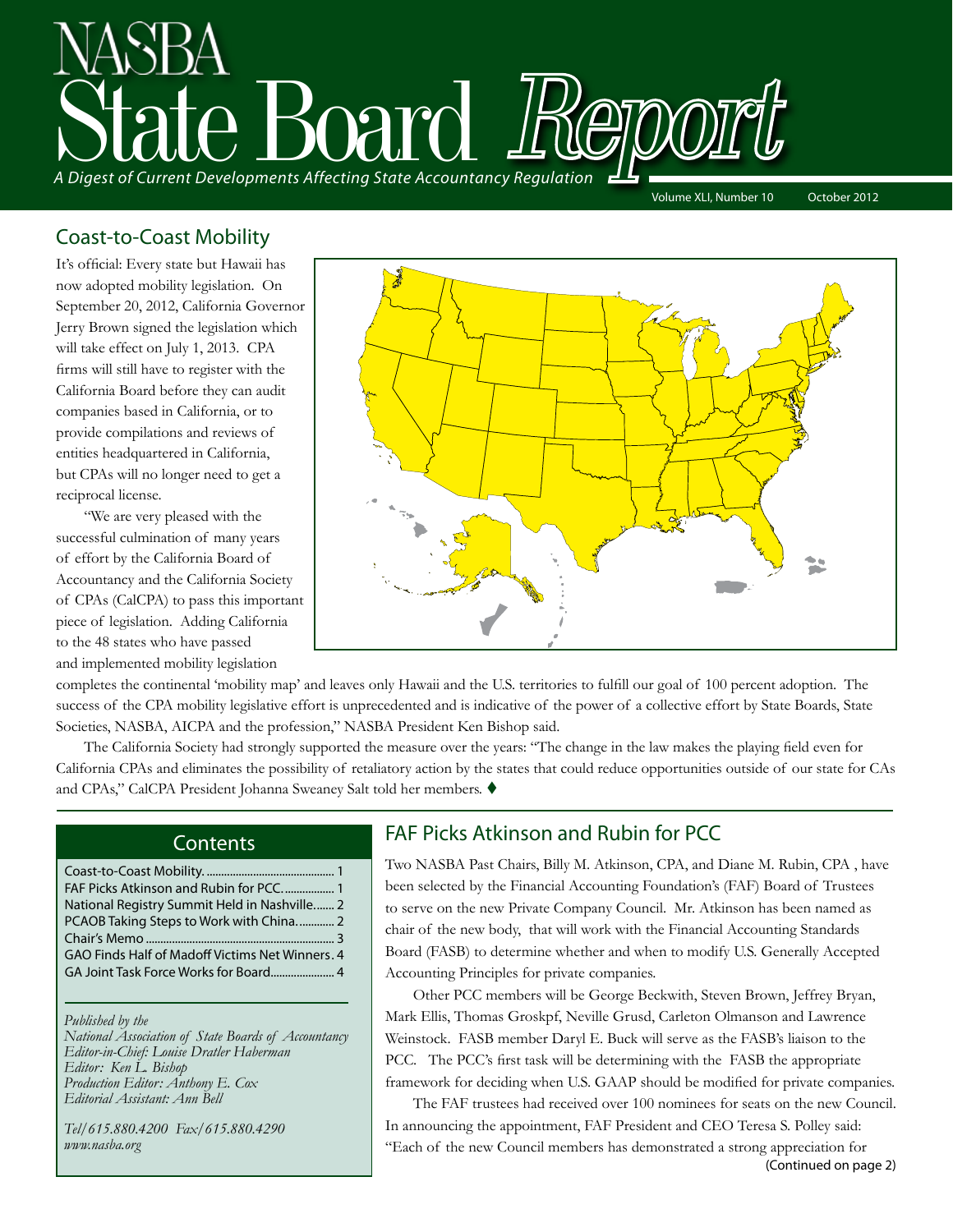# National Registry Summit Held in Nashville

New trends in continuing professional education were the focus of the 2012 NASBA National Registry Summit, held in Nashville on September 23-24. Renowned speakers included the MASIE Center's founder, Elliott Masie, discussing "The Changing Workplace, Workforce and Learning Models" and Tim Moore, owner of the Dancing Elephants Achievement Group, who spoke about "Generational Insights."

Other speakers represented Learning.net, Bisk Education, Inc., the IRS Return Preparer Office, and the Defense Contract

# PCAOB Taking Steps to Work with China

While the Public Company Accounting Oversight Board has cooperative agreements with 14 foreign regulators to either conduct joint audit firm inspections or share inspection findings, such an agreement does not yet exist with China, the country with the largest number of foreign registered audit firms, 100. However, that could change, Lewis H. Ferguson, PCAOB member, stated at an SEC Financial Reporting Conference on September 21, 2012 in Irvine, CA.

"As a first step toward further cooperation, we are working toward and have tentatively agreed on observational visits where PCAOB inspectors would observe the Chinese authorities conducting their own audit oversight activities and the Chinese could observe the PCAOB at work," Mr. Ferguson explained. "This would not be a substitute for a PCAOB inspection, but would be a trust building exercise between regulators."

Complicating the Chinese-US relationship is that both China and Hong Kong have not agreed to regulatory cooperation when documents are requested in connection with an inspection or investigation. Under Chinese law it is illegal to remove audit work Audit Agency. NASBA speakers focused on the new Statement on Standards for CPE Sponsors and the National Registry's audit process.

Approximately 150 sponsors, regulators, professionals and staff attended the Summit. Representatives from the major CPA firms were in attendance, seven State CPA Societies, the Public Company Accounting Oversight Board, the AICPA, Institute of Internal Auditors and many many sponsors including CCH, Drake Software, Western CPE and Thomson Reuters.  $\blacklozenge$ 

papers from China. Mr. Freguson said, "A refusal to cooperate, either in an inspection or an investigation, could subject the firm to PCAOB sanctions even if motivated by compliance with local laws that restrict such cooperation. One possible sanction could be revocation of a firm's PCAOB registration."

Mr. Ferguson also mentioned that in October 2011 the PCAOB had proposed amendments to its auditing standards, which have not yet been approved by the SEC, that would require audit reports to disclose the name of the audit engagement partner as well as the other independent audit firms that provided three percent or more of the total hours in the most recent audit. Besides giving investors more information about the firms actually performing the work, these amendments "would make publicly available the names of firms that have provided more than three percent of the total audit hours but are located in jurisdictions where the PCAOB cannot yet conduct inspections," Mr. Ferguson pointed out.

PCAOB Member Ferguson will be addressing NASBA's Annual Meeting on October 29 in Orlando, FL. ♦

# FAF Picks Atkinson and Rubin for PCC (Continued from page 1)



Billy Atkinson



Diane Rubin

the importance of independent standard-setting, and unwavering commitment toward greater clarity and well-informed decision-making in private company financial accounting and reporting. Their diverse backgrounds and perspectives will provide valuable insights and leadership to the PCC and the FAF."

Mr. Atkinson had previously served as NASBA's representative on the AICPA/FAF/NASBA Blue Ribbon Panel on Standard Setting for Private Companies.

Asked about the importance of this new body's efforts to the State Boards, Mr. Atkinson replied: "The expected work of the PCC should be of significance to State Boards in that our mission is to determine whether and when to modify GAAP for private entities. In doing so, we will be carefully

evaluating existing and future accounting standards promulgated by the FASB with reference to the dynamic issues of relevance and complexity, which we have heard so much about for the past 2-3 years. State Boards, of course, are concerned that their license holders comply with GAAP and auditing standards where required."

Mr. Atkinson (NASBA Chair 2009-2010) is a retired partner of PricewaterhouseCoopers, LLP, and former chair of the Texas State Board of Public Accountancy. He served as a PWC audit partner and a risk management partner in the firm's private company services unit. Ms. Rubin (NASBA Chair 2005-2006) is a partner of Novogradac & Company, LLP, in San Francisco, CA, and former chair of the California Board of Accountancy. ♦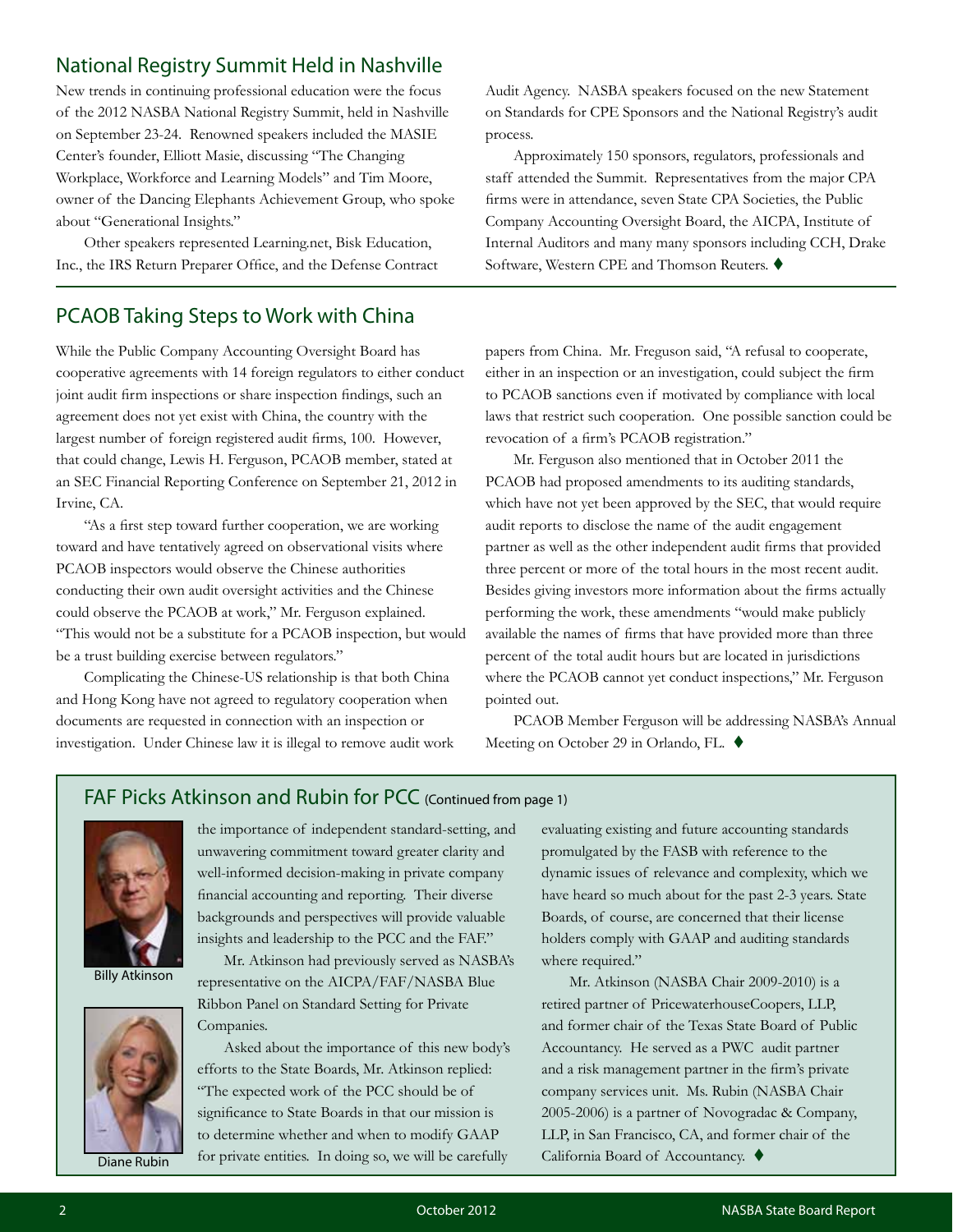# Chair's Memo

# **As Yogi Would Say...**

Baseball legend Yogi Berra was probably known as much for his witty, off-the-cuff comments that made us stop, think and laugh as for his playing career. I can't help but use a few Yogi-isms to reflect on this past year.  **"It's déjà vue, all over again."**

We knew this year at NASBA would be a unique time of opportunity, certainly not be déjà vue all over again.  **"You can observe a lot by just watching."**

We all watched Ken Bishop on January 2, the day he became NASBA's President and CEO, as he spoke of going "back to our roots." He stressed that while change is critical, so is the need to uphold our core mission and build strong relationships. This evolved into what Ryan Hirsch, NASBA's manager of multi-media, described in the simple yet powerful phrase: "Mission Driven, Member Focused." Or did he say "Member Driven, Mission Focused"? It doesn't matter, either way, it works every time.



Mark P. Harris

We observed a lot by watching what has jokingly been called the new "Ken-O-Vision," a constant stream of daily events affecting our 55 Boards, as displayed on monitors installed in NASBA's halls in Nashville and in the new conference room in New York City. The listings are a constant reminder of our commitment to member service.

#### **"When you come to a fork in the road, take it."**

As part of our "Mission Driven, Member Focused" initiative, we've taken new approaches to improving NASBA's products and services for our customers and member Boards. Processing candidate eligibility that used to take five weeks, CPAES now accomplishes in only five days — that's incredible! Members used to receive their *Committee Handbook & State Board Listing* annually. Now, like clockwork, the Handbook is refreshed and available the first week of each month. Similarly, the *NASBA's Report on the CPA Exam* is moving towards containing real-time data with on-demand publishing. Enhancements in NASBA's member database are helping us get to know new State Board members and executive directors before they even attend their first NASBA conference. Increased visits to State Boards' meetings, NASBA U executive director orientation sessions, and even Facebook searches have strengthened our connections even more.

Senior Vice President and CFO Michael Bryant presented NASBA's approach to the "love your work" and FISH! principles at the Executive Directors Conference and our Regional Meetings. Does NASBA staff really have productive fun in what they do? Yes – and they love to share it. One great example of this put into practice was when the Accountancy Licensee Database Committee created a motivational race called "40 by 40" (40 jurisdictions live on ALD by a staffer's 40th birthday). What a way to improve productivity!

At the Regional Meetings, we took a new path down the road to staying member focused by asking what our volunteers think. The Goldfish Bowl contest received an amazing 76 responses — one of which urged the creation of CPA Verify and Ken-o-Vision mobile apps. Other suggestions will help us improve communications, clear pathways to licensure, expand on-line submissions by candidates, and better engage our Boards' public members. We've taken each submission seriously, and these ideas will benefit the public.

#### **"If you don't know where you are going, you might wind up someplace else."**

NASBA is looking ahead to ensure our continued viability and growth. Previously, NASBA's strategic plans were essentially crafted and implemented by staff. This year, we asked for a member-driven plan. The 14 members of the Strategic Planning Group will soon roll out for consideration NASBA's new mission, vision, values and objectives that were crafted with precision. Immediately upon adoption, NASBA staff and committees will begin to demonstrate a link from the specific objectives found in the plan to their respective responsibilities.

Occasionally we will invoke a new vetting process asking your Regional Directors to review, and either reject or approve, an opinion letter drafted by the Regulatory Response Committee with other committees. This method expands our State Boards' voice in response to calls for opinions on standards, policies and legislation. The voice of more states adds value and strength to our association.

#### **"Thank you for making this day necessary."**

In his career Yogi Berra was a catcher, outfielder, manager and coach. He brought multiple talents to his teams. We have a number of State Board "MVPs" who will soon retire from their teams. Many, including Patti Soukup, Susan Cochran, Mike Henderson, Gary Fish, Lamar Harris, Ron Rotaru and Bob Cagnasola, have been the best of regulators, mentors and friends. We're sad to see each person go, yet we always welcome the waves of energy from new volunteers. NASBA is here only because of your commitment.

#### **"It ain't over 'til it's over."**

When asked the time of day, Yogi would always say, "You mean now?" Well now it's time for me to say: Thank you for your service to the public, your Board of Accountancy, our member Boards, and to the accountancy profession that Americans rely upon every day. It isn't over 'til it's over, and our association — and your State Board — have many more exciting days to come.

Mart P. Hairs

*― Mark P. Harris CPA Chair*